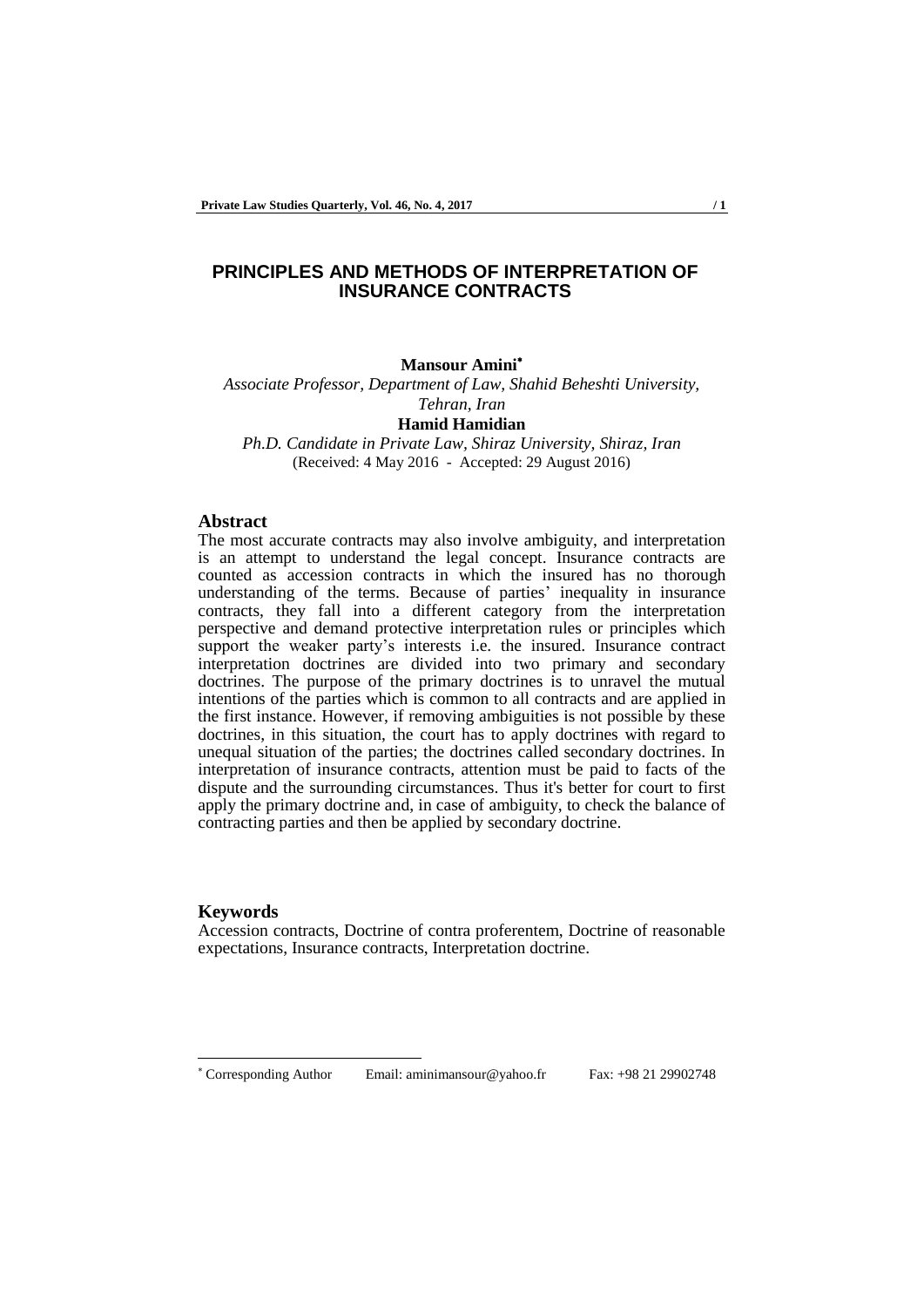## **A COMPARATIVE RESEARCH ON FOUNADTIONS OF TORT LIABILITY OF ATHLETICS**

**Homayoon Rezaei Nejad**

*Ph.D Candidat in Private Law at Tarbiat Modares University, Tehran, Iran* 

**Amirhosein Rezaei Nejad** 

*Ph.D Candidat in Private Law, University of Tehran, Tehran, Iran*  (Received: 22 September 2014 - Accepted: 10 May 2016)

#### **Abstract**

Recognition the responsible person for damages in a sportive occurrence confronts several problems. These problems are due to nonrecognition of the liability criteria about these occurrences. For perfect recorgnition of the criteria, first one must know that a what a sportive occurrence is and which rules govern it. After examination of this problem, description of the attributes of a sportive action will be necessary. These attributes that can be generally summarized as doctorine of inherent risks and assumption of risk, play the most important role in the recognition of responsibility criteria. In the current study, based on desicions of foreign courts and positive law of Iran, we believe that founadrion of tort liability of athletics in foreign law is fault and breaching the rules of game by itself is not fault. But in Iranian Law, the responsibility of athletics towards each other is based on referability.

## **Keywords**

-

Causes of responsibility, Conceptual domain of fault, Doctorine of assumption of risk, Doctorine of inherent risks, Subject-matter of fault.

Corresponding Author Email: homayoon.rezaei@yahoo.com Fax: +98 21 88759781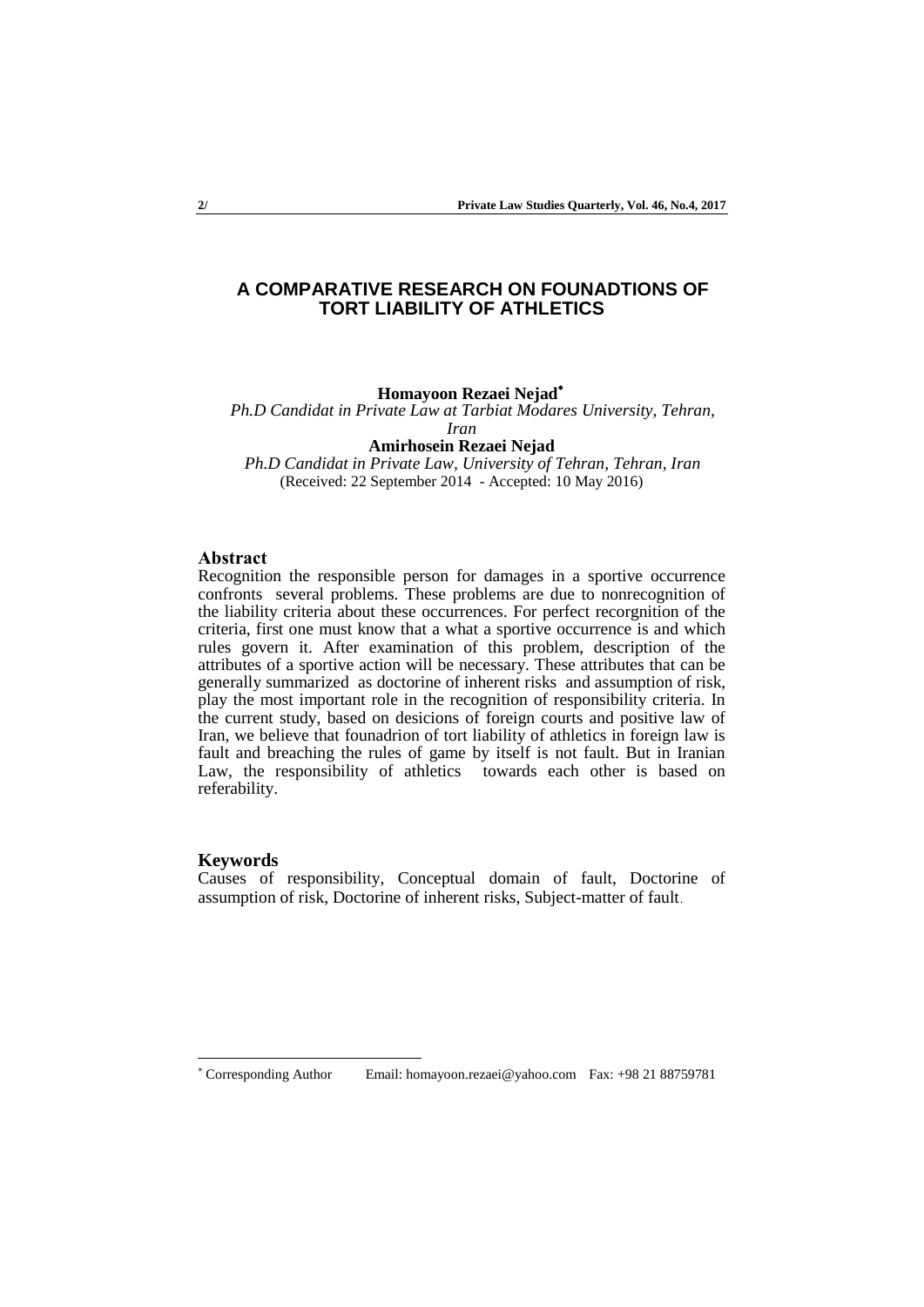## **VALIDITY OF RESERVATION OF TITLE CLAUSE**

### **Reza Shokoohi Zadeh**

*Assistant Professor, Faculty of Law & Political Sciences, University of Tehran, Tehran, Iran*  (Received: 26 December 2015 - Accepted: 4 April 2016)

## **Abstract**

The main purpose of this article is to determine the nature and effects of *Reservation of Title Clauses* in Iranian Law. To bring out the exact comprehension of its nature in Iranian Law, the study of the matter in other legal systems is required. Although it is not always easy to pass upon the question of validity of these clauses in Iranian Law, by highlighting the security interest in such contracts, the validity of this clause may be justifiable in some cases.

### **Keywords**

-

Charge, Invalidity of contract, Reservation of title, Sale, Security interest, Suspension of contract.

Email: rshokoohizadeh@ut.ac.ir Fax: +98 21 66409595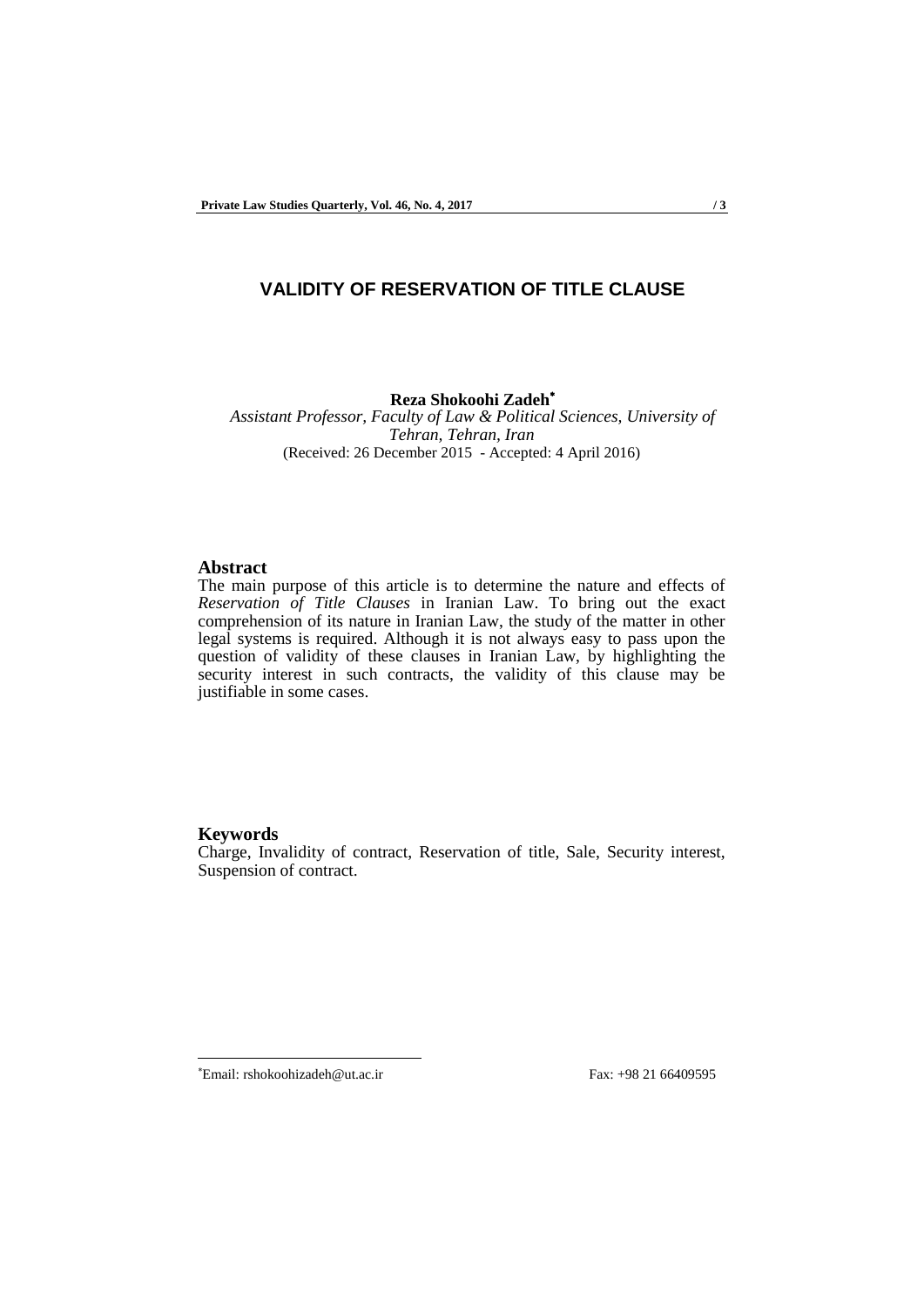# **A COMPARATIVE STUDY OF CONDITIONS AND SCOPE OF QUOTATION FROM ANOTHER WORK (WITH EMPHASIS ON THE IRANIAN AND FRENCH LAW)**

#### **Habibeh Ghasemi**

*M.A. in Private Law, Ferdowsi University of Mashhad, Mashhad, Iran*  **Sayyed Mohammad Mahdi Qabuli Dorafshan**

*Associate Professor, Department of Law, Ferdowsi University of Mashhad, Mashhad, Iran* 

**Saeed Mohseni**

*Associate Professor, Department of Law, Ferdowsi University of Mashhad, Mashhad, Iran*  (Received: 24 May 2016 - Accepted: 10 September 2016)

## **Abstract**

Protection of material rights requires that any use of work is considered impossible, if the copyright holder is not satisfied. However, in order to establish a balance between the exclusive rights of the author and the public interest, some uses in form of "exception" are permitted. One of the exceptions is quotation from another work. This study is a comparative study on recent exception conditions using descriptive-analytical method based on the Iranian and French laws. The results show that permission for quotation from another work is subject to compliance with the moral law in the French and Iranian laws. However, there are some rules for the quantity of quotation. In addition, although quotation in French and Iranian laws is not limited to a certain kind of literary and artistic works, the fulfillment of the requirements for application of the exception in the literary and scientific works are easier.

#### **Keywords**

-

Copyright exceptions, French law, Iranian law, Literary and artistic works, Quotation from another work.

Corresponding Author Email: ghaboli@um.ac.ir Fax: +98 51 38811243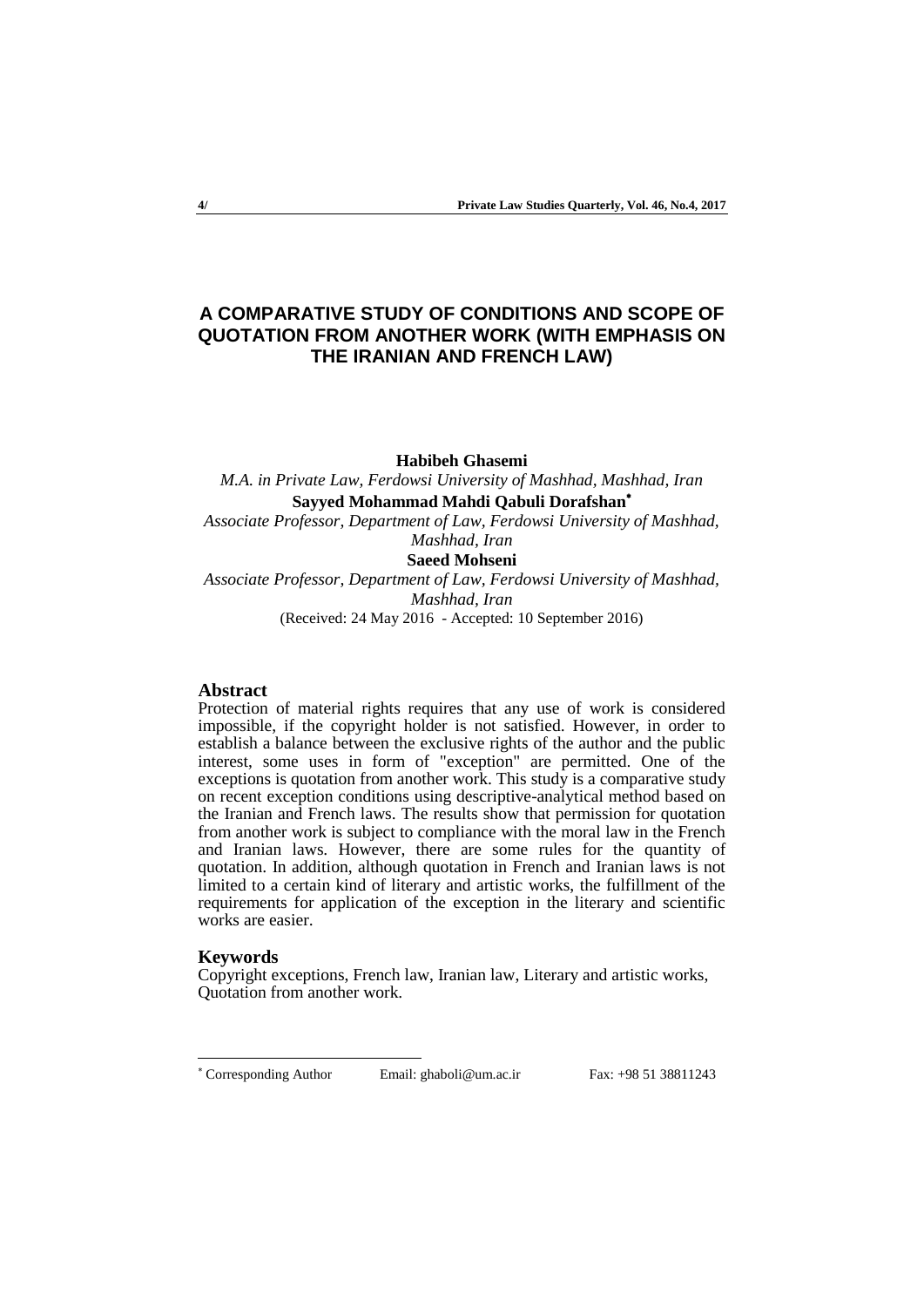## **ECONOMIC ANALYSIS OF LOSS OF SUBJECT MATTER OF TRANSACTION BEFORE DELIVERY**

#### **Pejman Mohammadi**

*Assosiate Professor in Private law, Shahid Chamran University of Ahvaz, Ahvaz, Iran*  **Mohabbat Mozaffari** *M.A. in International Commercial-Economic Law, University of Tehran, Tehran, Iran*  (Received: 20 December 2015 - Accepted: 2 September 2016)

## **Abstract**

Iranian Civil Code has anticipated the risk of destruction of subject matter of transaction before delivery in the form of a default rule in Article 387 and introduces the transfer of risk of destruction as the result of delivery of subject matter of transaction. The default rule should economically reduce transaction costs and disclose information to reduce moral hazard. According to the legislator, the seller is responsible for the risk, since the seller can assign the risk with the lowest cost. This would be correct in most cases, but not always, and sometimes risk tolerance by the buyer seems more reasonable. This situation has convinced some authors to introduce the mentioned Article as an irregularity and exception. Prediction of exceptions in this article will lead to further updating the provision. The parties should allocate the risk in a better manner. This study is an attempt to economically analyze the rule.

#### **Keywords**

-

Allocation of risk, Delivery, Default rule, Moral hazard, Transaction cost.

Corresponding Author Email: mehryar1381@yahoo.com Fax: +98 61 33337411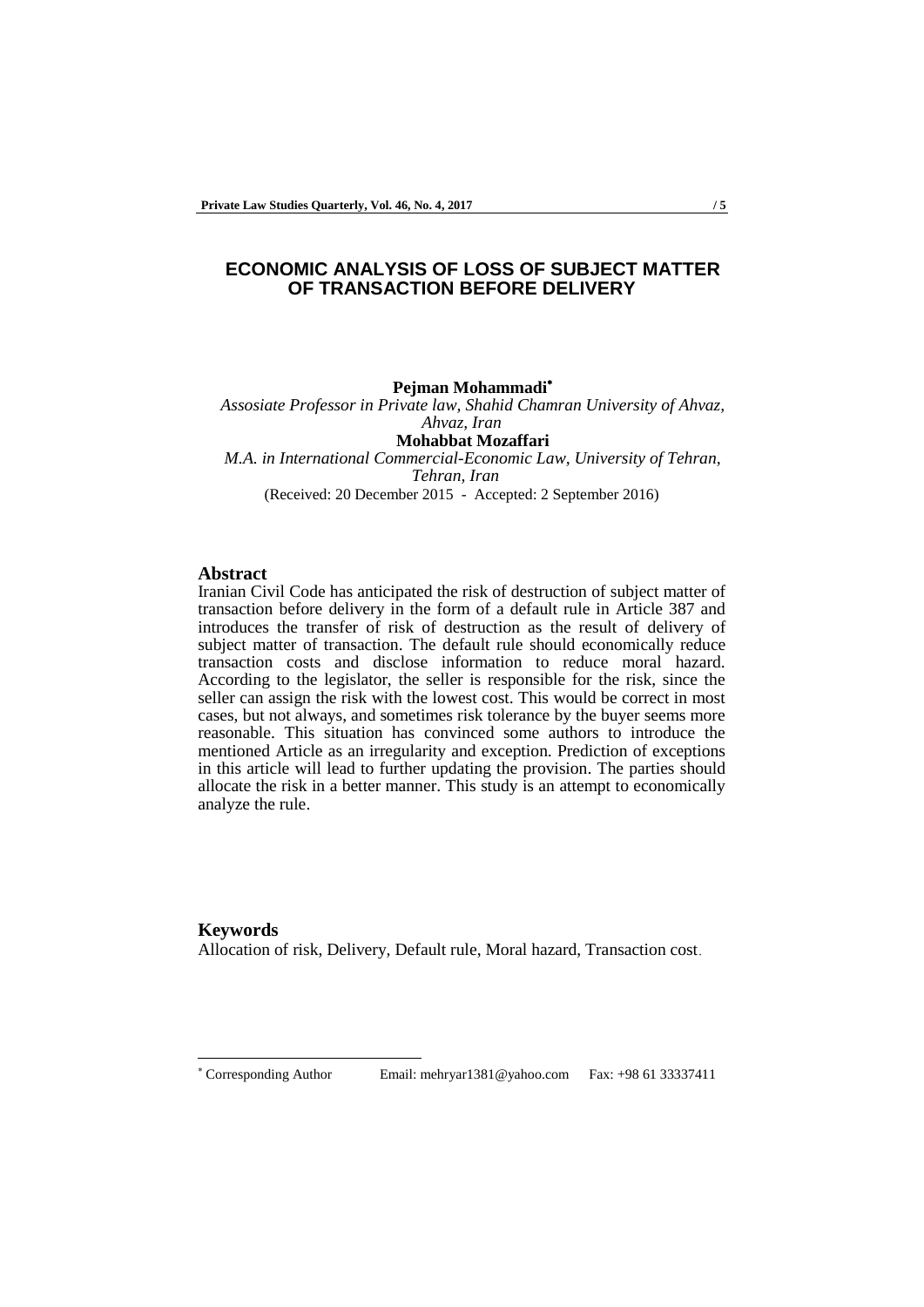# **LEGAL ANALYSIS OF COMPETENT AUTHORITY ENACTMENT OF THE RULES AND REGULATIONS OF IRAN ENERGY EXCHANGE**

**Meysam Musapour**

*Assistant Professor, Law Department, University of Payame Noor, Iran* **Mohammad Hassan Sadeghy Moghadam** *Professor of Private Law Department, University of Tehran, Tehran, Iran*  **Ebrahim Taghizadeh** *Associate Professor, Law Department, University of Payame Noor* (Received: 7 July 2015 - Accepted: 27 September 2015)

## **Abstract**

Iran Energy Exchange was established with the approval of Exchange Supreme Council in June 2011, and started its activities in the early June, 2012. Studying and investigating the rules and regulations of Iran Energy Exchange, some interferences and disorders can be observed in the competency as well as multiplicity of the enactment authority. Most of the energy exchange rules have been enacted by Board of Directors of Exchange and some by Exchange Supreme Council. Attending to the principle of "legislative authority competency" and also "The Law Governing the Securities Market" ,which is the governing law of the all exchanges in country, there exist some serious doubts about the competency of Exchange Supreme Council in legislating and enacting the intricate and technical guidelines including " guidelines for goods transactions and based-on-goods securities in energy exchange".

#### **Keywords**

-

Energy exchange, Exchange Supreme Council, Legislation competency, Rules and Regulations, Board of Directors of Exchange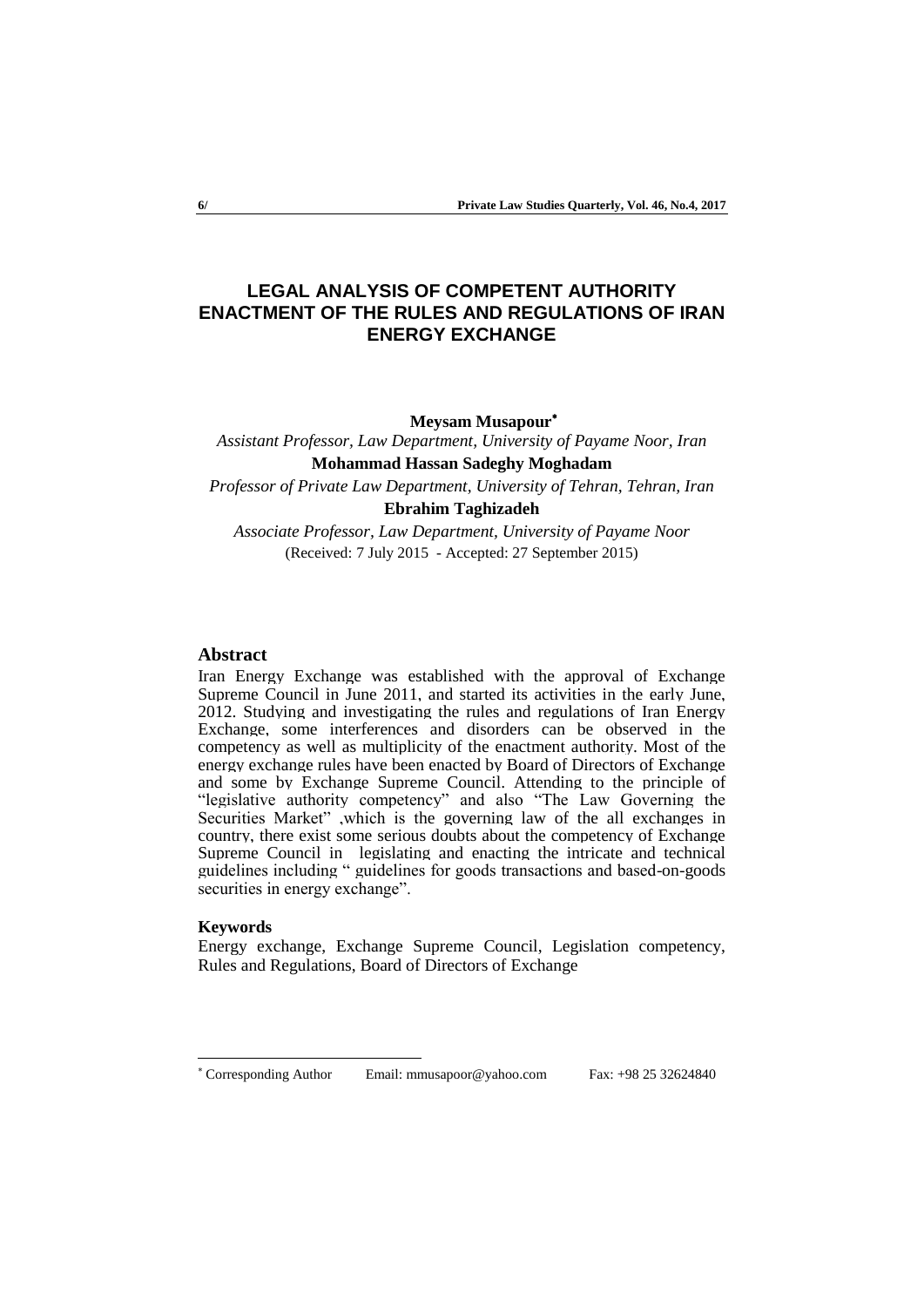# **PONDERING ABOUT DOCTRINE OF FRUSTRATION OF CONTRACT ON THE COMMON LAW AND COMPARISON WITH THE FORCE MAJEURE ON THE PRINCIPLES OF INTERNATIONAL COMMERCIAL CONTRACT AND IRAN LAW**

### **Ahmad Momenirad**

*Assistant Professor, Faculty of Law and Political Sciences, University of Tehran, Tehran, Iran* **Mahdi Telba** *M.A in Private Law, University of Shahed, Tehran, Iran* (Received: 24 August 2015 - Accepted: 3 October 2015)

## **Abstract**

When the parties enter into a contract, they are obliged to implement its obligations, but sometimes events occur that make it impossible to execute the contract or runtime status than the time of conclusion of the contract is fundamentally different. These events are referred to as legal excuses if eligible, the parties are exempt from the obligations and responsibilities. The most important legal excuses, the common law doctrine of frustration and force majeure is that exemption from contractual obligations and responsibilities of the parties. There are many similarities between the frustration of contract at common law and the rights of force majeure Including Iran's rights and the principles of international commercial contract law principles briefly called Unidroit. Frustration of contract occurs when suddenly accident and without negligence of the parties, contract enforcement is impossible or the purpose of the contract disappears as a result frustrate the contract. The closest institution to force majeure theory is the doctrine of frustration of contract. Force majeure occurs when the execution of the contract without negligence of the parties, in an outside accident, non-shedding and unpredictable is impossible.

#### **Key words**

-

Frustration of contract, Frustration of purpose, Force majeure, Common law

Corresponding Email: momenirad@ut.ac.ir Fax: 66409595<sup>\*</sup>

Author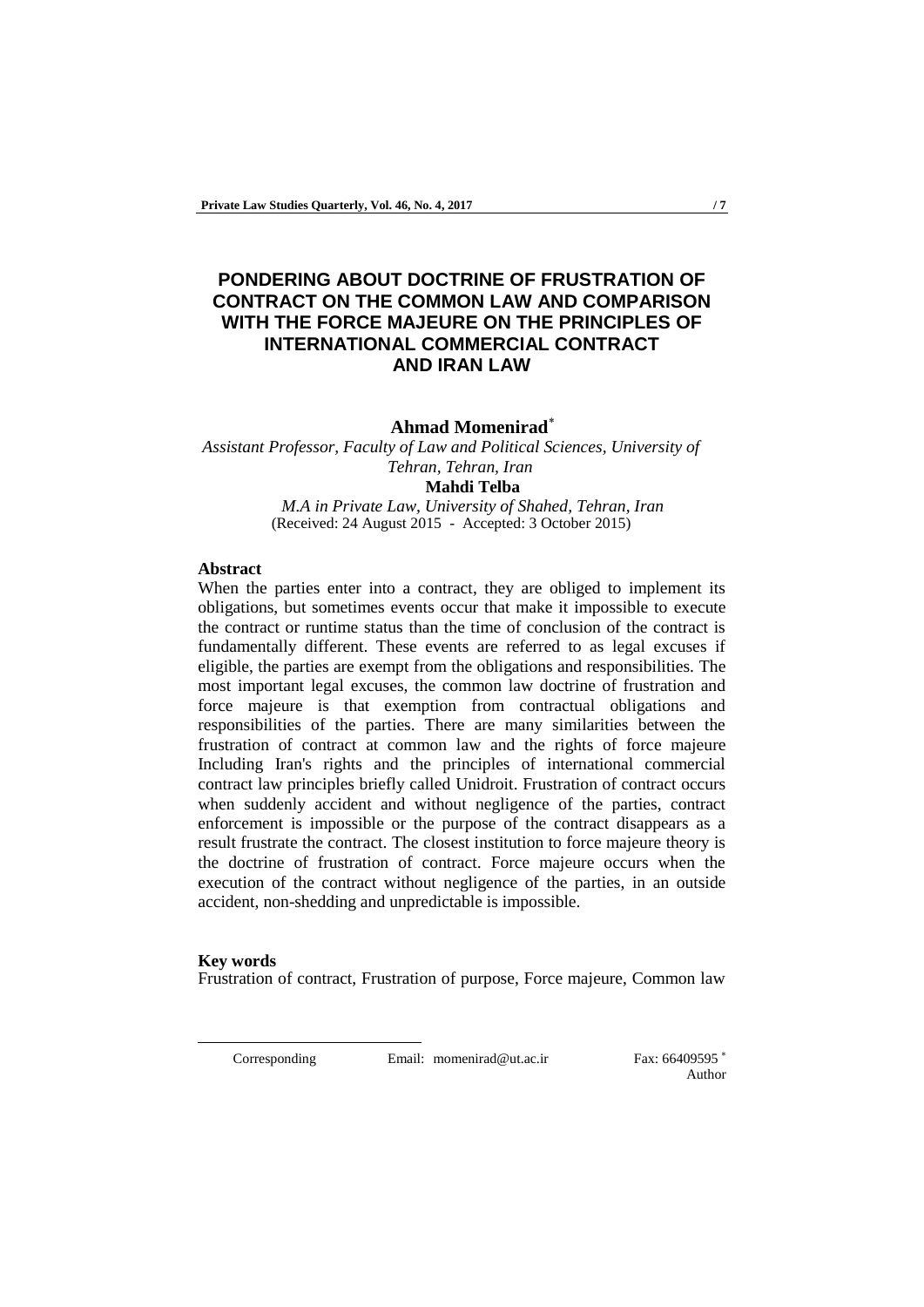# **PRESERVE PAYMENT AGREEMENTS IN THE COMPETITION LAW AND ITS IMPACT ON THE PRODUCTION AND SUPPLY OF GENERIC MEDICINES**

**Jafar Nori Ushanloe**

*Assistant Professor, Private and Islamic Law Department, Faculty of Law and Political Science, University of Tehran, Tehran, Iran*  **Vahid Raja** *M.A. in International Business and Economic Law, Faculty of Law and* 

*Political Science, University of Tehran, Tehran, Iran*  (Received: 4 May 2016 - Accepted: 9 October 2016)

#### **Abstract**

The research and development sector in the pharmaceutical industry is very costly and complex, and companies are constantly engaging in competition with each other for opening of their new products. In fact, since the generic producers principally have no research and development programs, they are economically able to offer their products to the market with lower prices. Finally, this difference in cost can lead to the withdrawal of originator of the competition. For all these reasons, the originator companies try to delay their entry or make them encountering the dead-end by getting the patents certificate and the related legal support for it. These transactions are considered a satisfactory technique to protect the economic interests of Originator since they can be effective in commercializing medicinal products. Such agreements are currently placed under the anti-competitive practices, and the European Commission considers paying the fund in exchange for keeping generic makers away from the market illegal, contrary to Federal Trade Commission of United States of America which has taken a different stance on this issue.

## **Keywords**

-

Antitrust, Economic analysis of law, Economic law, Generic companies, Intellectual property law, Medical law, Originator, Pharmaceutical.

Corresponding Author Email: jafarnory@ut.ac.ir Fax: +98 21 66409595